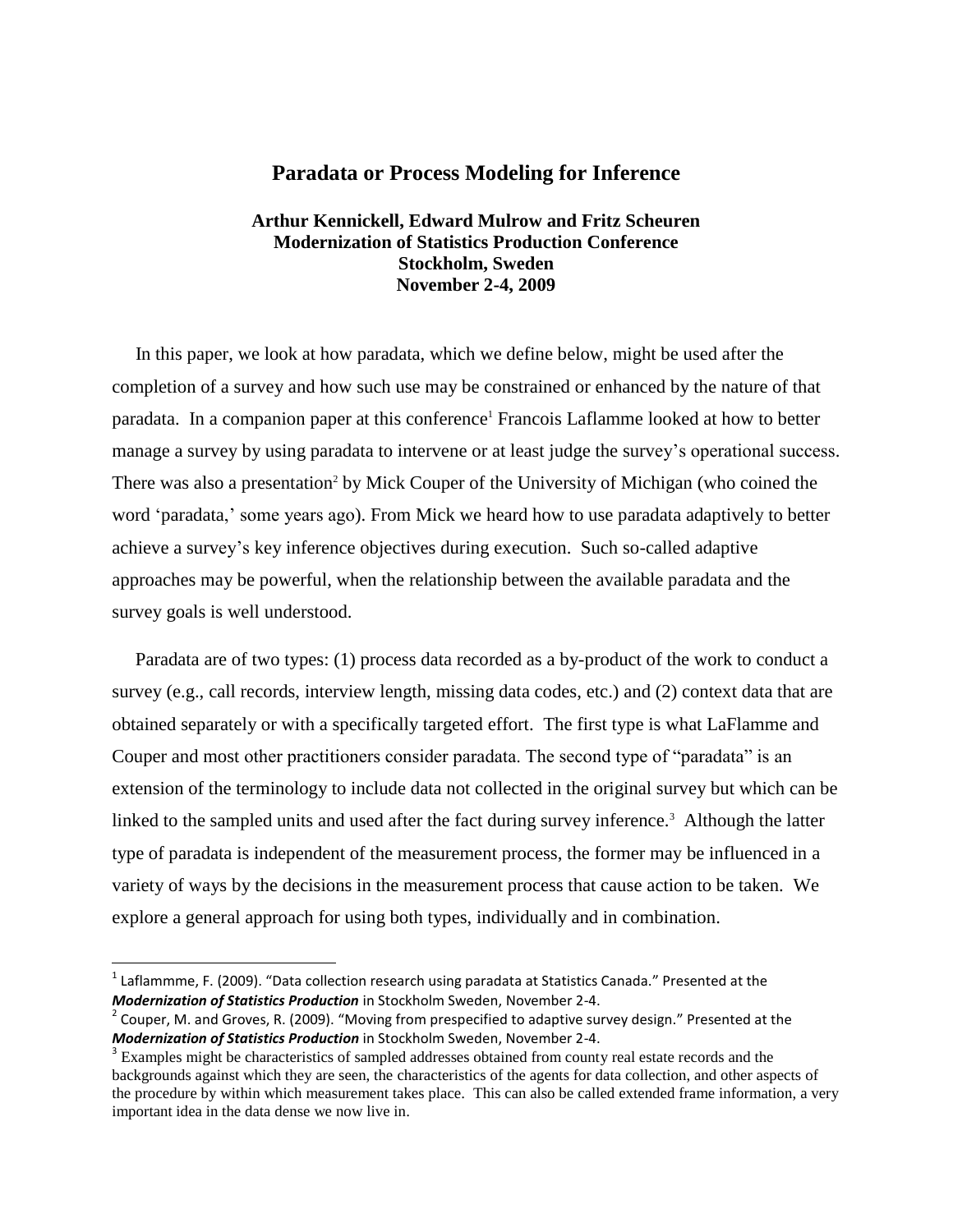## **Basic paradata inference expressions**

 $\overline{a}$ 

 From the inception of modern probability sampling there has been a division between sampling and nonsampling errors.<sup>4</sup> The early emphasis was on sampling errors and thus sample design characteristics were what received most attention. <sup>5</sup> Until recently this emphasis remained; but, no more; considerations of sample design are giving way to a fuller use of paradata in our sense. 6

 Ideally, paradata could be brought to bear on estimation or inference problems, in a way to accounts for the effects of the measurement process on the estimation. We know how to do this analytically already for sampling variables (e.g., weights). We still lack, though, the practice of regularly doing this for paradata more generally; hence the reason for this paper. Much of what we do with paradata remains at the descriptive stage where we use words not deeds at inference.

 One way of conceptualizing the survey inference setting is in terms of the following iconic estimation equation of the random variables **Y** that we wish to make inferences about:

$$
EY = f(X, Z) + C
$$
, where

 **"EY"** is, in standard notation, the expected value of the vector **Y** over repeated surveys,

 **"X"** is a vector of subject matter variables commissioned by the client for the data collection,

**"Z"** is a vector of paradata which are usually under the control of the survey practitioner, and  **"Є"** is a measure of model error, i.e., the difference between **EY** and **f(X, Z)**.

 The term "e," which does not appear in the above expected value equation, is, in the in usual notation, a statistical error (e.g., due to sampling), and such that  $\mathbf{E}\mathbf{e} = \mathbf{0}$ . In general  $\mathbf{\epsilon}$  will not be such that  $\mathbf{C}$  equals 0. Unless  $\mathbf{C}$  is small and orthogonal to  $\mathbf{f}(\cdot)$  any resulting estimates of  $\mathbf{f}(\mathbf{X}, \mathbf{Z})$ , say by least squares, may be so biased as to be misleading

<sup>4</sup> Cochran, W. (1977). *Sampling Techniques.* Wiley: New York. Hansen, M., Hurwitz, W. and Madow, W. (1953) Sample Survey Methods and Theory.

<sup>5</sup> Scheuren, F. (2005). *"Paradata from Concept to* Completion," (2005). *Proceedings of Statistics Canada Symposium 2005, Methodological Challenges for Future Information Needs.*

 $^6$  Sample design variables are part of paradata, of course. And paradata are part of the still larger set of context variables that when, combined with a system of retrieval, goes now by the name "metadata."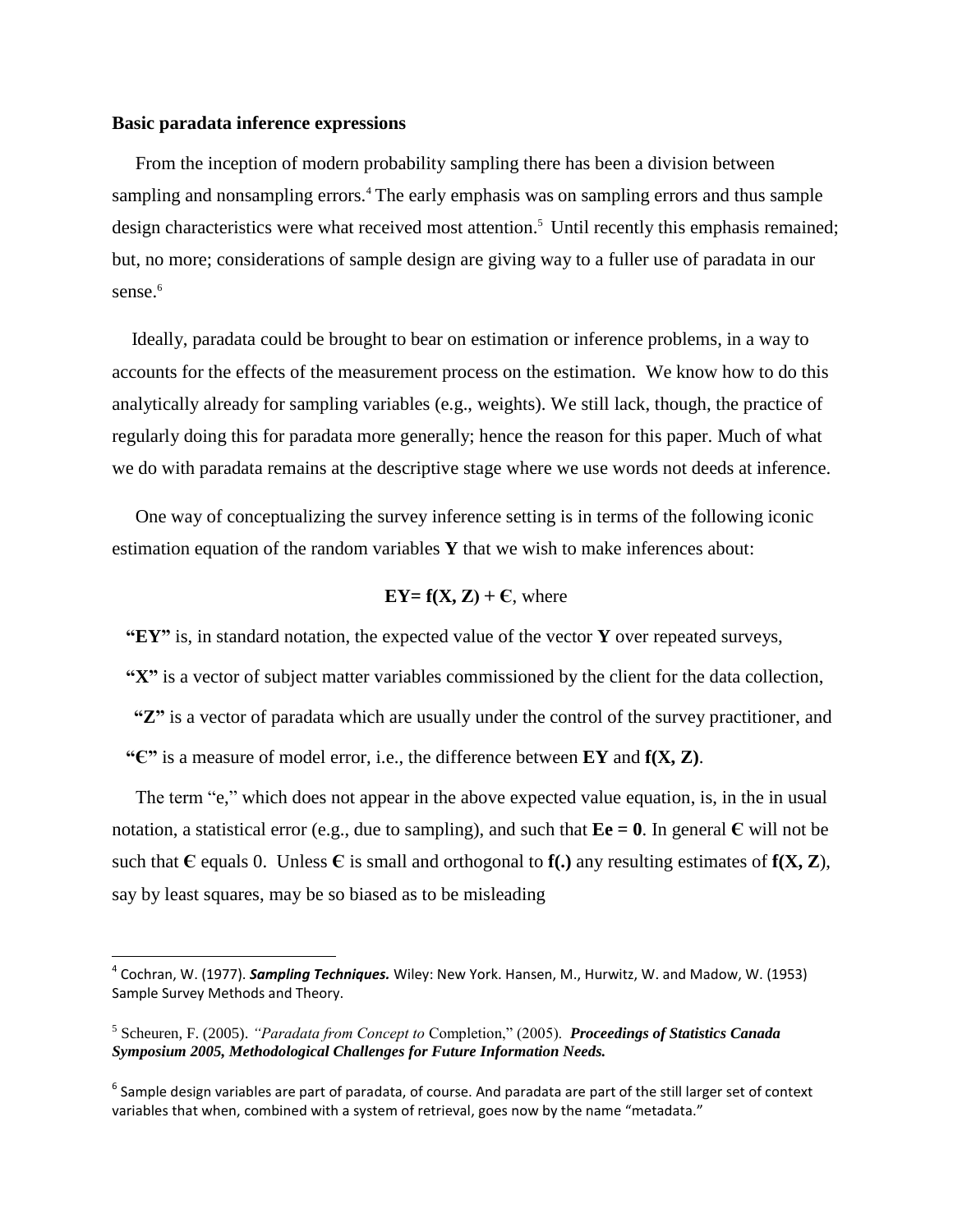Deming"s name for **Є** is model failure. He would argue, as do we, that in the words of Box all models are flawed, but some are useful. What is new here? Formerly statisticians set out to solve an estimation problem where in place of  $f(X, Z)$  we used  $g(X)$ . The expression  $g(X)$  assumes that the data producer is able to "throw over the wall" a dataset for which the measurement effects, including nonresponse, have been integrated out.<sup>7</sup> We prefer the humbler formulation  $f(X, Z)$  in part because it reflects our realization that, in a given analysis problem, the client researcher may have special knowledge that can be brought to bear, if he or she were given the variables **Z.**  Implicitly in this approach we are envisioning an ongoing interaction between the data producer and data analyzer, where the traditional walls between roles fall away. We would go further and do so later in urging this of the community, not just its individual members

We argue that the formulation  $g(X)$  is not rich enough to allow us to bring our knowledge of the total process to bear, to use our "systems thinking," as Deming has advocated. If **Z** is associated with **Y** and **X**, then the inclusion of **Z** in the estimation process may add value through bias reduction (smaller absolute  $\epsilon$ ) or increased sampling efficiency or both. Note if  $\epsilon$  remains large after modeling (with **Z** included), then we still have not understood the process very well and rethinking, including experimentation, would be warranted. The choice, too, of what to observe and measure, what **Z** looks like, is in many settings an open issue.

A very important set of questions concerns how the functional "**f**" is specified and how the components of  $\mathbb Z$  are defined. A "non-theory" approach to  $f$ , such as regression<sup>8</sup> has value both as an exploratory device and as a test of robustness.<sup>9</sup> A theory based approach to **f** and the choice of **Z**, perhaps using principles of cognitive psychology or economics, could be much

 $\overline{\phantom{a}}$ 

 $<sup>7</sup>$  The idea that data producers are implicitly integrating out measurement concerns can be first found on the paper by</sup> Scheuren (2001) on data quality referenced in his 2006 Springer book with Herzog and Winkler, entitled *Data Quality and Record Linkage Techniques.* This integrating out attempt by data producers may even be a good first approximation in many settings, especially in the days when researchers were less sophisticated statistically than data producers, unlike today when the reverse is sometimes true.

<sup>8</sup> Scheuren, F. (2007)."Paradata Inference Applications," *International Statistical Institute, 56th Biennial Session.* Also "Eight Rules of Thumb for Understanding Survey Error," *RTI International, Gertrude M. Cox Seminar Series*.

<sup>9</sup> Regression can be considered as an implicit Taylor-series like expression of **f**, where we do not state the function explicitly but let the data determine the number of terms in the series and their importance. While helpful for estimation and in some cases prediction the regression link between manipulation and causation is weak. This leads to a loss in credibility for data users and the risk of a new factor entering in and destabilizing understandings.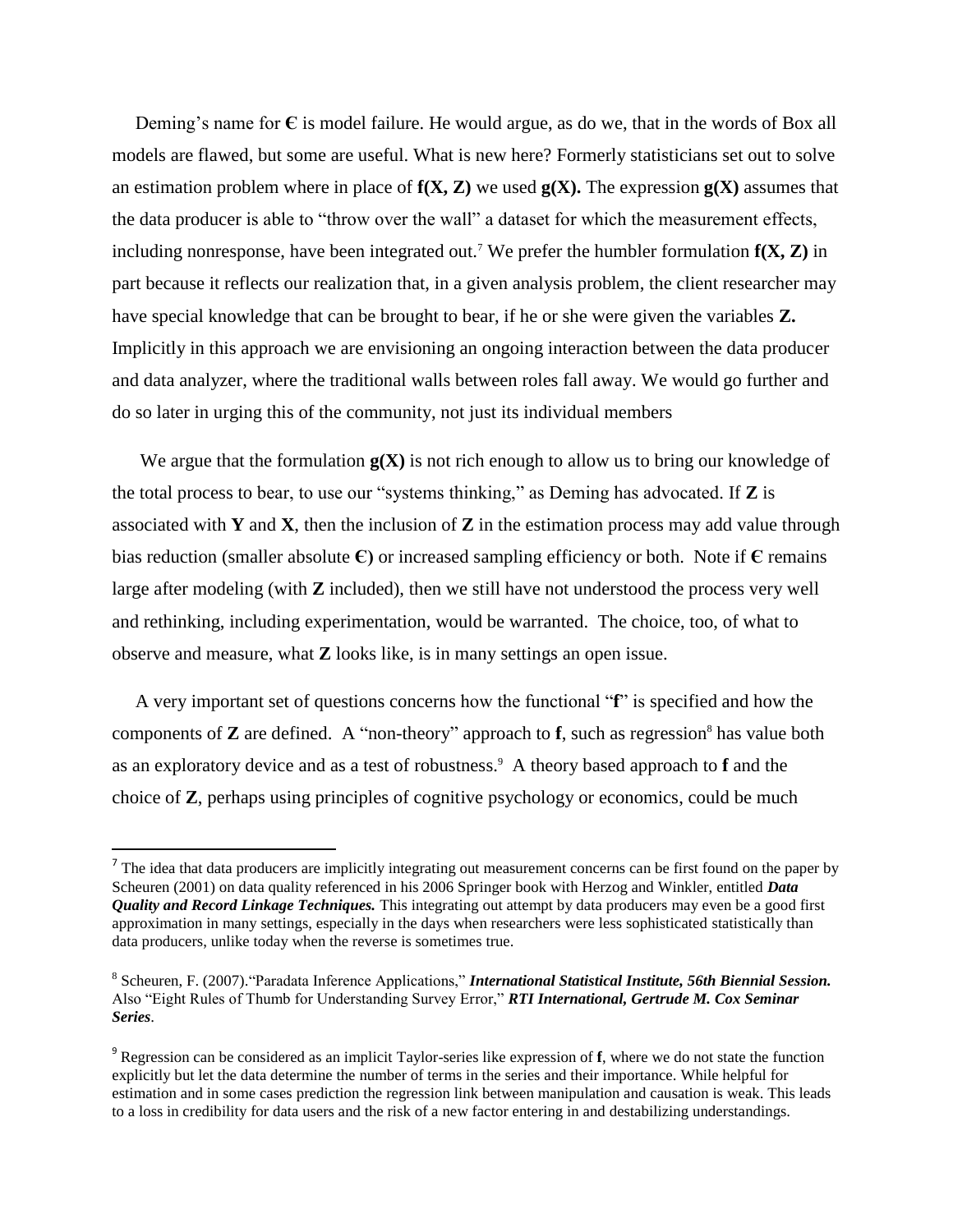more powerful. But much work remains to be done to define such approaches. In addition, the collection of paradata is still at a "handicraft" level. Work is needed to define robust measures that are theoretically appropriate.

 It is important that such **Z** measures be maximally compatible across time for a given survey and comparable across different surveys and survey organizations. Underlying this observation is the notation that we will engage ultimately in a meta-analysis across practice as one way to speed up the rate of improvement. Most likely, this evolution will have an iterative quality, to begin with -- we use available paradata to understand the inference limitation of that paradata in order to develop still better paradata or its better use(a mouthful).

 The paradata now common are often generated automatically as a consequence of the technological tools needed to support the operation of a survey -- for example, the computerized contact-attempt records that are commonly used to communicate what interviewers are doing to their managers.<sup>10</sup> In the effort to move beyond this level to a more considered scientific approach we mention three important factors, not all of which are obvious:

- **First, if the vector of paradata**  $\mathbf{Z}$  **is to be collected successfully, it needs to be obtained** in a way that only minimally burdens the process of data collection for **X**. Otherwise, the content of the **X** data is likely to be subverted in a variety of ways, subtle and notso-subtle.
- Second, it is particularly important to consider at a deep level what potential elements of **Z** actually get recorded about what "happened." Events have many aspects, and those that are most salient (or conventional) for administrative purposes may not be the most useful for research or inference purposes.
- $\blacksquare$  Finally, it is important to recognize the ways in which the process itself shapes when measurements are made and to consider how that process might be incorporated into the information measured; for example, the belief that one respondent is more "difficult" than another may increase the amount of effort (and thus the amount of process data recorded), making it seem that such respondents are the most difficult ones, when they may not be.<sup>11</sup>

 In addition to such traditional paradata, there is the possibility of paradata sources that can be linked to sample cases, like characteristics of neighborhoods or specific sample addresses

l

<sup>&</sup>lt;sup>10</sup> See the upcoming session on paradata to be given at the 2010 Joint Statistical Meetings in Vancouver Canada. Organized by Chun and Scheuren it is entitled "Innovative Use of Paradata across Continents in Large-scale Complex Surveys: Nonresponse Adjustment, Data Quality Control, and Theoretical Underpinnings"

<sup>&</sup>lt;sup>11</sup> See, for example, Kennickell, A. B. [2000] "Asymmetric Information, Interviewer Behavior, and Unit Nonresponse," working paper [http://www.federalreserve.gov/pubs/oss/oss2/papers/asa00.pdf.](http://www.federalreserve.gov/pubs/oss/oss2/papers/asa00.pdf)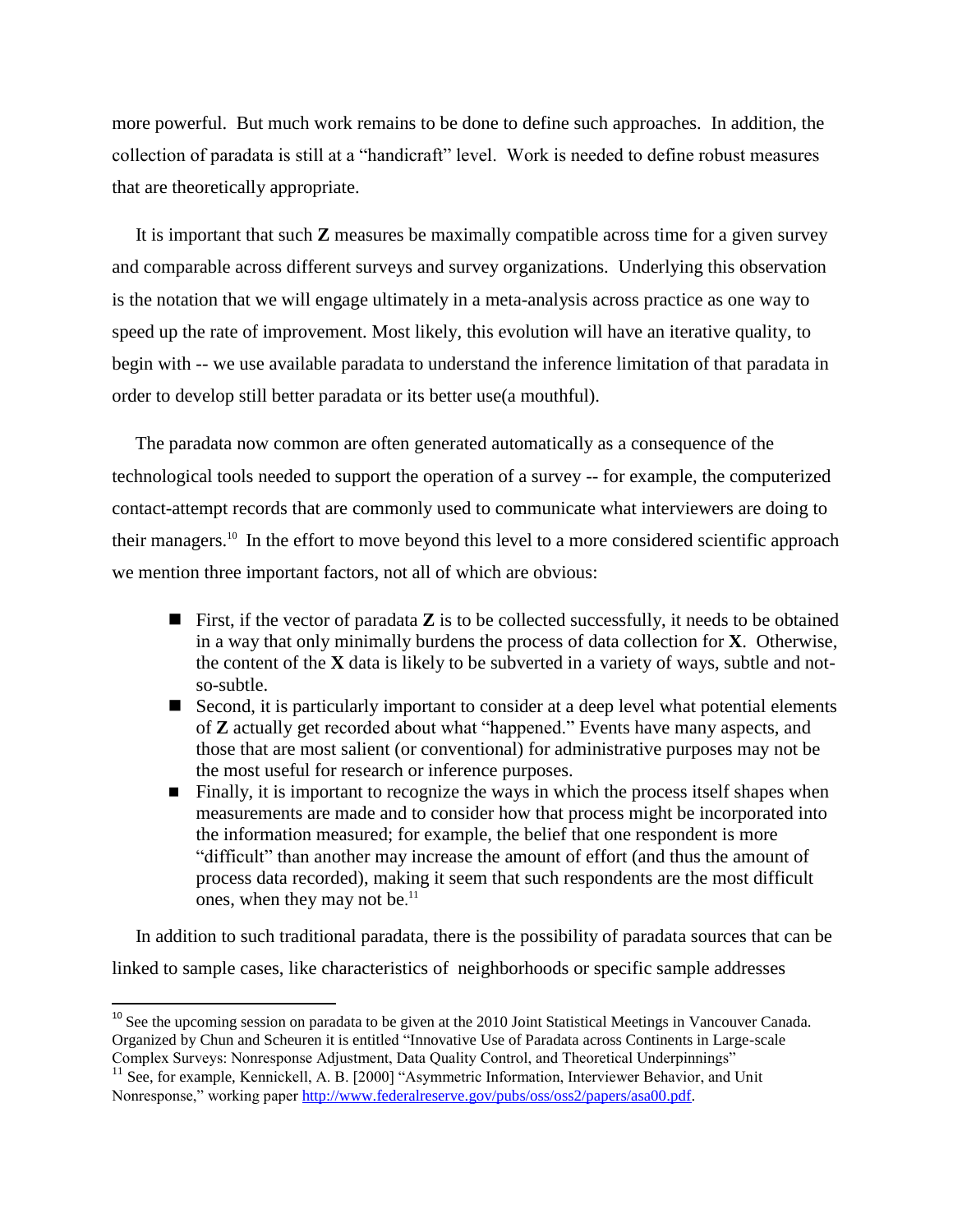(utility payments, real estate taxes, etc). In the process of experimenting to develop more informative paradata, and we need to experiment in a big way here, many approaches should be tried.<sup>12</sup> Sometimes simply capturing (and reading) interviewer comments, to describe context, will be needed to develop a more refined sense of the narrower measures that are appropriate, but which we may have to develop later.

## **Some Examples and Concerns about Paradata**

 $\overline{\phantom{a}}$ 

 It seems worthwhile to show at least a few examples of how the use of paradata can operate in an inference, rather than just an operational setting. And we have done this here.

 Analysis of nonresponse using paradata has been increasingly common in light of recent emphasis on identifying and minimizing nonresponse bias in surveys. If measurable variables can be found that separately identify causal factors in nonresponse, there is the possibility of reducing any nonignorable aspect of nonresponse. Sadly, so far in our practice we have not found a strong working paradigm<sup>13</sup> and so cannot, despite high hopes, offer more than the usual injunction to "try harder and smarter."

 As noted earlier, process data may be contaminated by the choices that lead to the generation of such data, unless the choice process can also be captured as a part of the paradata. Context data may be available from the original frame or from variables matched to the sample of eligible respondents or the context of the potential respond. Be warned , however, that while variations in nonresponse across neighborhoods is important, it certainly seems true that often intraneighborhood variation is more important than is inter-neighborhood, suggesting that address level rather than tract level, say, might be more needed.

 Characteristics of the respondent and nonrespondents can be powerful explanatory factors, but there are serious limitations in the availability of such data. Setting aside timing, cost and feasibility issues such data collection is still governed by the rules for the treatment of human

<sup>12</sup> The idea is to add a chapter on paradata to a good survey data capture text, like that of Dillman, *et al.* (2009), *Internet, Mail, and Mode Surveys.* Wiley: New York. In fact this seems overdue. An attempt to benchmark practice is underway now (Scheuren and Kupperman 2010) and supports the beginnings of such a new chapter, especially if paradata benchmarking can be made a community project for a large part of the profession.

<sup>&</sup>lt;sup>13</sup> Nearly all practitioners, including each of us, have many nonresponse experiences but not yet enough to categorize and summarize them into a thorough meta-analysis study. Such a study is badly needed, however. With a community-wide effort, such a meta-analysis may be fruitful.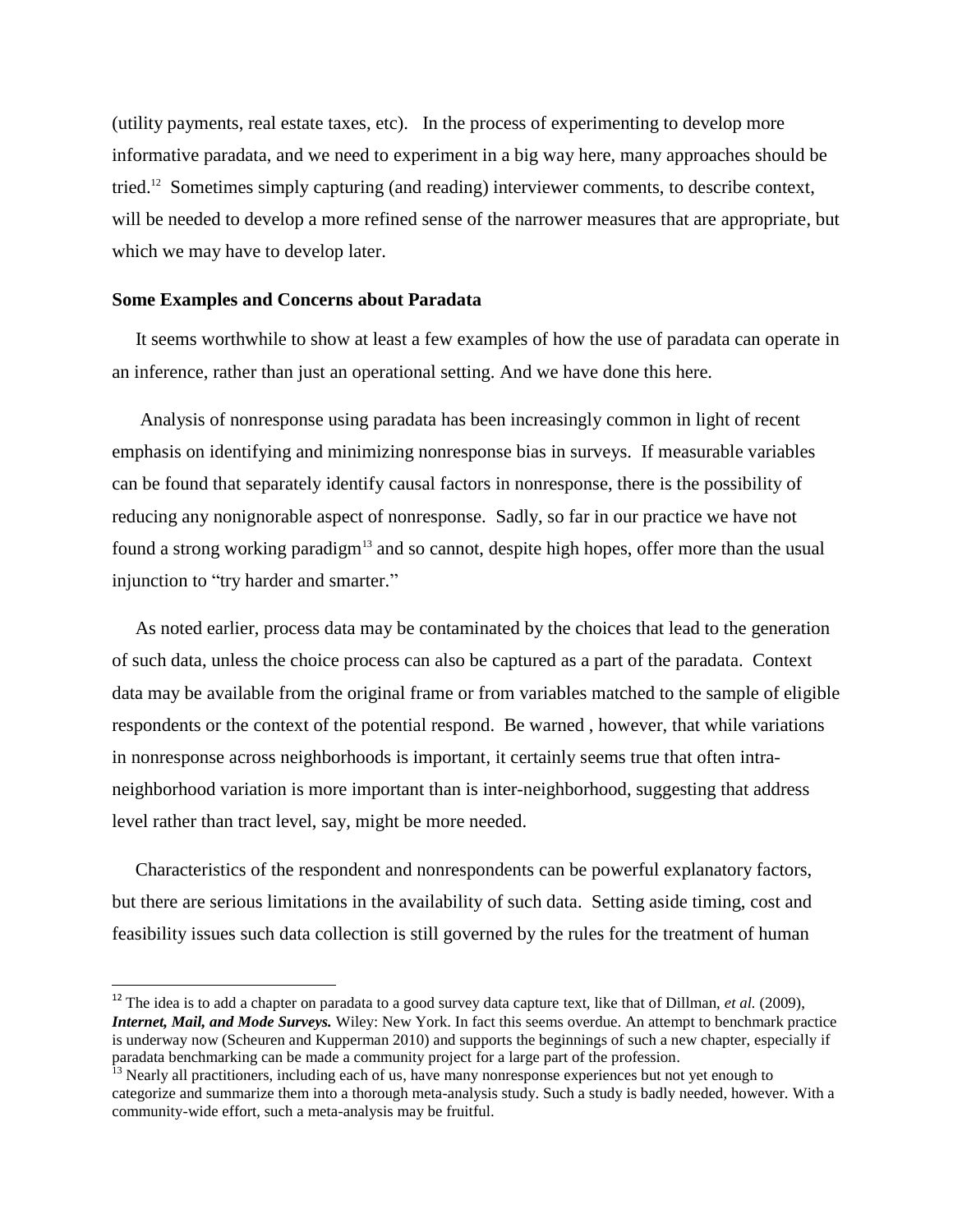subjects. For example, privacy concerns may limit the amount of matching that could take place without the explicit consent of sample members, which would normally be difficult to obtain, especially from nonrespondents.

 Interviewers may be able to code specific context data, as was attempted by NORC interviewers in earlier years of the Survey of Consumer Finances (SCF). However, in the SCF, such information collection was terminated because the inter-interviewer consistency of coding was too low and the act of capturing such information distracted many interviewers from their principal task, persuading respondents to participate and administering interviews to them. Despite this negative experience, there remain many possibilities for obtaining context data that have not yet been attempted.

 Interviewer-level effects appear to be important in shaping the information collected in surveys. However, one obvious source of information that might be brought to bear in gauging those effects has largely been ignored—that is, the information contained in the management information systems about the personal characteristics of interviewers. Concerns about interviewer privacy are correctly raised, but it seems likely that a means can be found to address these concerns. Some work has been done using information obtained from surveys of interviewers for particular surveys. 14

 In countries where substitution is allowed in the implementation of a sample, it seems essential to develop paradata sufficient to address what would otherwise be potentially nonignorable factors at play in the field decision to reject an original sample member and instead interview a substitute. The substitute is "easier" in some sense than the original sample element; do they also differ in terms of characteristics that affect the observed distribution of the data? An additional reason to collect substantial paradata in surveys that allow substitution is to ensure that discipline can be imposed on field staff in deciding how and who to pursue as a substitute. Substitution is frequently used in some European and Asian countries, but our experience is

 $\overline{\phantom{a}}$ 

<sup>14</sup> Groves, R, M. and M. P. Couper [1996] "Contact-Level Influences in Face-to-Face Surveys," *Journal of Official Statistics*, Vol. 12, No. 1, pp. 63-83. Also Analysis of Nonresponse Effects in the 1995 Survey of Consumer Finances," *Journal of Official Statistics*, v. 15 no. 2, 1999, pp. 283-304.